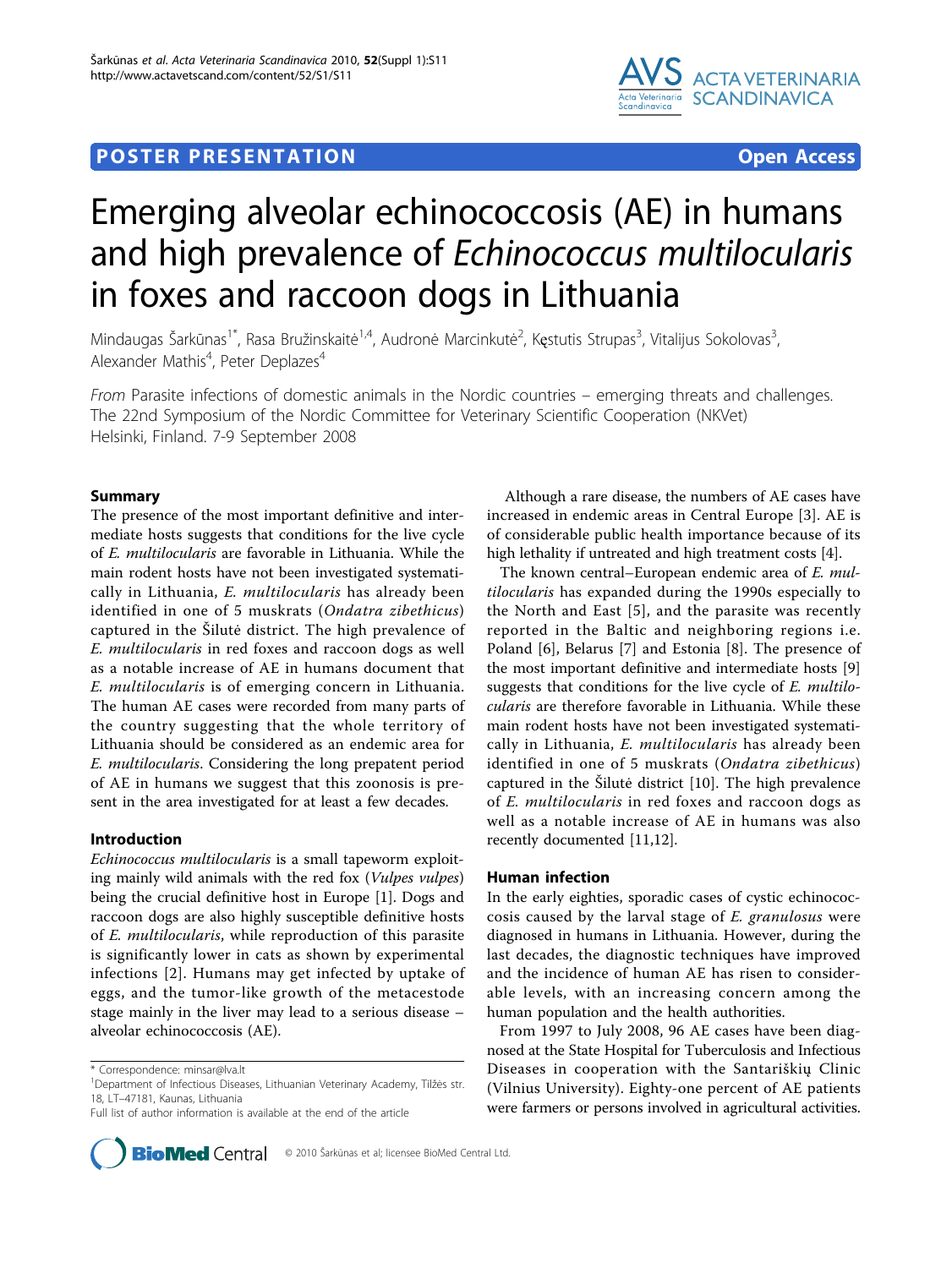<span id="page-1-0"></span>Most of the patients (59%) owned dogs. The AE cases were recorded from many parts of the country suggesting that the whole territory of Lithuania should be considered as an endemic area [\[11,12](#page-2-0)].

# Animal infection

The helminth fauna of carnivores from Lithuania was investigated in earlier studies, but no record was made on E. multilocularis [[13,14\]](#page-2-0). The methods used in these studies are not well documented but the reported findings of E. granulosus as well as other small helminths in dogs and wolves indicate that E. multilocularis would most probably have been detected in the 122 foxes investigated, at least if highly prevalent at that time.

In neighboring Poland, E. multilocularis in red foxes was recorded for the first time in the Gdansk region in 1995 [\[6](#page-2-0)] which is close to the Lithuanian border. Interestingly, the parasite's prevalence in red foxes (35%) in the southern part of Lithuania [\[11\]](#page-2-0) is comparable to the one (34.5%) reported from Poland [\[15](#page-2-0)]. However, based on these limited data, it remains unclear whether the East Baltic region is a newly established endemic area of an extending distribution to the eastern part of Europe, or just a hitherto unnoticed one.

In Lithuania, E. multilocularis was detected in 158 (58.7%, 95% CI 50.2%–64.1%) of 269 red foxes examined. It was present in foxes from most tested localities with the highest prevalence of 62.3% (CI 49.0–74.4%) being observed in the Kaunas district. Mean worm burden was 1309 (1-20,924) worms per fox in this district [[11\]](#page-2-0). It was found that 17% of the infected adult red foxes were harboring heavy infections (>1000 worms per animal) while none of the juvenile foxes were heavily infected. This finding differs from other studies suggesting that juvenile foxes play a more important role in the life cycle of E. multilocularis [[16](#page-2-0),[17\]](#page-2-0). However, our result may be biased by the low number of juvenile foxes investigated. The high prevalence (58.7%) of E. multilocularis in red foxes in the examined areas suggests that these animals may play the most important role in the zoonotic transmission of this tapeworm in Lithuania.

The raccoon dog is a highly susceptible definitive host for E. multilocularis [2] and there are reports on infected animals from Germany [[18\]](#page-2-0), Poland [[19](#page-2-0)] and Lithuania [[11\]](#page-2-0). However, the prevalence of *E. multilocu*laris in raccoon dogs is relatively low in these countries when compared to those of the red foxes (2.7%, 8% and 10%, respectively). Further, the significance of the raccoon dogs regarding the transmission of E. multilocularis to the intermediate host population is poorly understood.

In addition to the morphological detection of E. multilocularis in one of 5 muskrats (Ondatra zibethicus)

captured in the Šilutė district of Lithuania [[10\]](#page-2-0), infertile and calcified metacestodes of E. multilocularis were identified by PCR in 0.4% (3/685) of pigs, and 2 of 240 examined dogs (0.8%) from the same area excreted E. multilocularis eggs [[20\]](#page-2-0) as characterised by multiplex PCR using primers specific for E. granulosus, E. multilocularis and Taenia spp. according to Trachsel et. al. [\[21\]](#page-2-0).

# Conclusions

The identification of AE in pigs and of E. multilocularis in dogs demonstrates that transmission of E. multilocularis is occurring in the rural environment in close vicinity to the human population. Red foxes may be considered as the most important species for transmission of E. multilocularis to humans while the respective epidemiological importance of rural dogs and raccoon dogs is still unknown and deserves further studies.

The high number of human AE cases and the high prevalence of *E. multilocularis* in definitive wild hosts as well as its presence in pigs and dogs document that E. multilocularis is of emerging concern in Lithuania. Considering the long prepatent period of AE in humans we suggest that this zoonosis is present in the area investigated for at least a few decades.

#### Acknowledgments

The study was financially supported by the Food and Agriculture Organization of the United Nations (FAO, project TCP/LIT/ 3001 (T)), the SwissBaltNet (supporter: GEBERT RÜF STIFTUNG), Lithuanian Veterinary Academy, Hospital of Tuberculosis and Infectious Diseases and Santariškių Clinic of Vilnius University. The authors wish to thank Regina Virbalienė and Jolanta Žiliukienė, Parasitology Laboratory, National Public Health Centre, Aušrinė Barakauskienė, MD, PhD, National Centre for Pathology and Jonas Valantinas MD, PhD, Santariškių Clinic for their valuable assistance in diagnosing human echinococcosis.

#### Author details

<sup>1</sup>Department of Infectious Diseases, Lithuanian Veterinary Academy, Tilžės str. 18, LT-47181, Kaunas, Lithuania. <sup>2</sup>Clinic of Infectious Diseases, Microbiology and Dermatovenereology, Vilnius University, Lithuania. <sup>3</sup>Santariškių Clinic Vilnius University, Lithuania. <sup>4</sup>Institute of Parasitology, WHO Collaborating Centre for Parasitic Zoonoses, University of Zürich, Switzerland.

#### Published: 13 October 2010

#### References

- Eckert J, Deplazes P: [Biological, epidemiological, and clinical aspects of](http://www.ncbi.nlm.nih.gov/pubmed/14726458?dopt=Abstract) [echinococcosis, a zoonosis of increasing concern.](http://www.ncbi.nlm.nih.gov/pubmed/14726458?dopt=Abstract) Clin Microbiol Rev 2004, 17:107-35.
- 2. Kapel CM, Torgerson PR, Thompson RC, Deplazes P: [Reproductive potential](http://www.ncbi.nlm.nih.gov/pubmed/16199043?dopt=Abstract) [of Echinococcus multilocularis in experimentally infected foxes, dogs,](http://www.ncbi.nlm.nih.gov/pubmed/16199043?dopt=Abstract) [raccoon dogs and cats.](http://www.ncbi.nlm.nih.gov/pubmed/16199043?dopt=Abstract) Int J Parasitol 2006, 36:79-86.
- 3. Schweiger A, Ammann RW, Candinas D, Clavien PA, Eckert J, Gottstein B, Halkic N, Muellhaupt B, Prinz BM, Reichen J, Tarr PE, Torgerson PR, Deplazes P: [Human alveolar ecihnococcosis after fox population increase,](http://www.ncbi.nlm.nih.gov/pubmed/17553227?dopt=Abstract) [Switzerland.](http://www.ncbi.nlm.nih.gov/pubmed/17553227?dopt=Abstract) Emerg Infect Dis 2007, 13(6):878-882.
- 4. Torgerson PR, Schweiger A, Deplazes P, Pohar M, Reichen J, Ammann RW, Tarr PE, Halkik N, Müllhaupt B: [Alveolar echinococcosis: from a deadly](http://www.ncbi.nlm.nih.gov/pubmed/18485517?dopt=Abstract) [disease to a well-controlled infection. Relative survival and economic](http://www.ncbi.nlm.nih.gov/pubmed/18485517?dopt=Abstract) [analysis in Switzerland over the last 35 years.](http://www.ncbi.nlm.nih.gov/pubmed/18485517?dopt=Abstract) J Hepatol 2008, 49(1):72-77.
- 5. Romig T, Dinkel A, Mackenstedt U: [The present situation of](http://www.ncbi.nlm.nih.gov/pubmed/16352465?dopt=Abstract) [echinococcosis in Europe.](http://www.ncbi.nlm.nih.gov/pubmed/16352465?dopt=Abstract) Parasitol Int 2006, 55:S187-191.